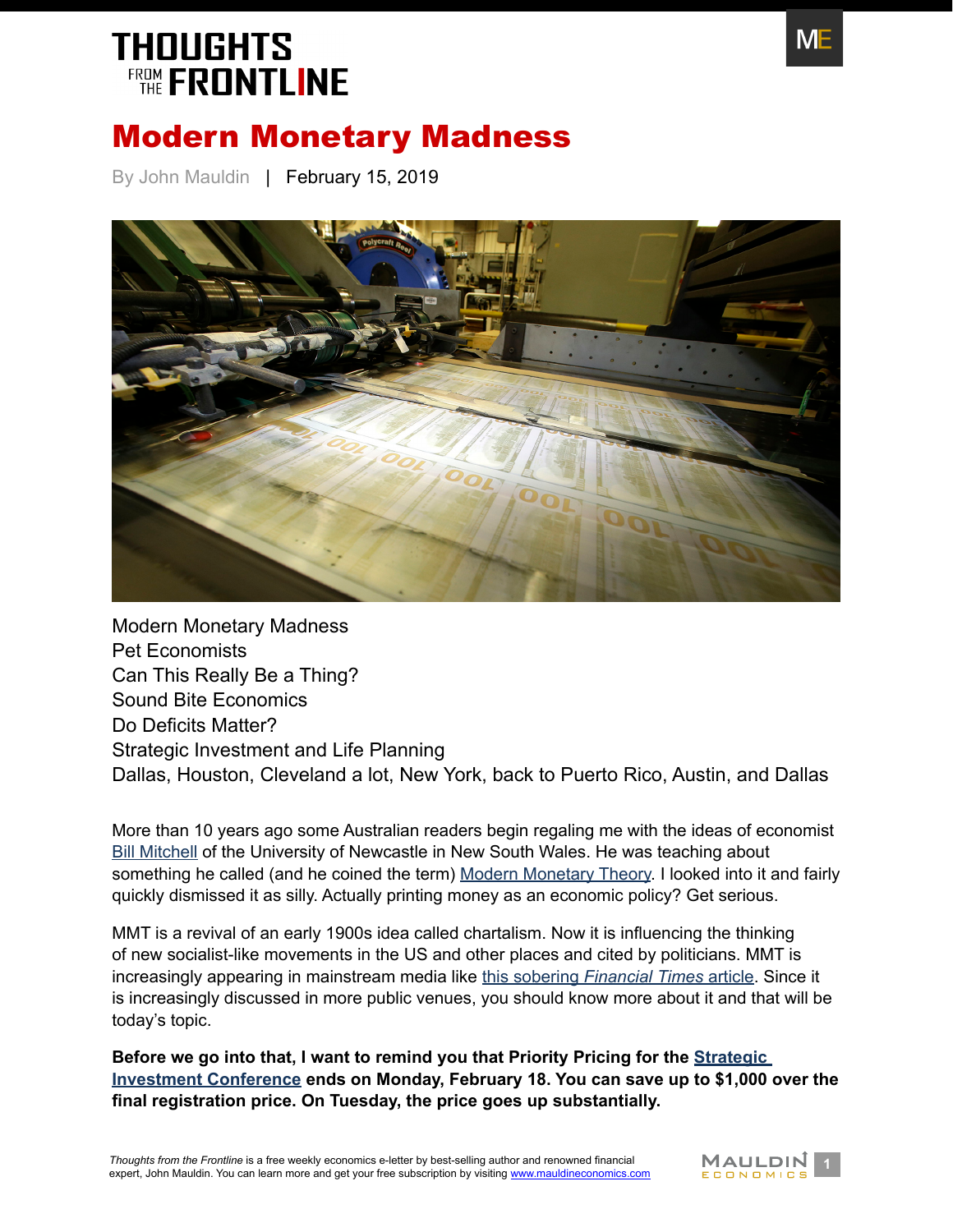It's the best lineup of speakers I've ever had. If I have room at the end of this letter I'll mention them for you but you can look on the link and see the speakers yourself. Twenty-nine speakers plus yours truly, not including some well-known names as panel moderators. By popular request, there will be more panels and speaker interaction this year than ever.

Attendees all mentioned how much they enjoy discussing the conference with fellow attendees and making new friends, and especially that the speakers make themselves available to attendees as much as possible. Frankly, many of the speakers will attend most if not all of the conference. It is simply that good.

So don't procrastinate, save yourself some money by clicking on the link and registering today. And make sure that we don't have to tell you we sold out again. Registrations are ahead of schedule so there is a real chance even with the larger venue that that could happen.



[Here is a quick video](http://www.mauldineconomics.com/go/v3bbjk/MEC) in which I tell you more. I hope you catch my enthusiasm!

Join me in Dallas. Now, on with our letter.

### <span id="page-1-0"></span>**Modern Monetary Madness**

Essentially, MMT espouses that the public through the government owns the process of money creation, and that in addition to borrowing and taxing, should simply issue currency as payment for its obligations. This is not the sleight-of-hand that quantitative easing was. This is direct monetization in lieu of borrowing.

If that sounds like printing money, that's because it is. Upfront and in-your-face as a serious economic proposal. Most of the time when I am talking with my fellow writers and economists, when somebody mentions MMT, everybody smiles, maybe chuckles, and shakes their heads. The problem is, what seems like a joke is actually getting traction.



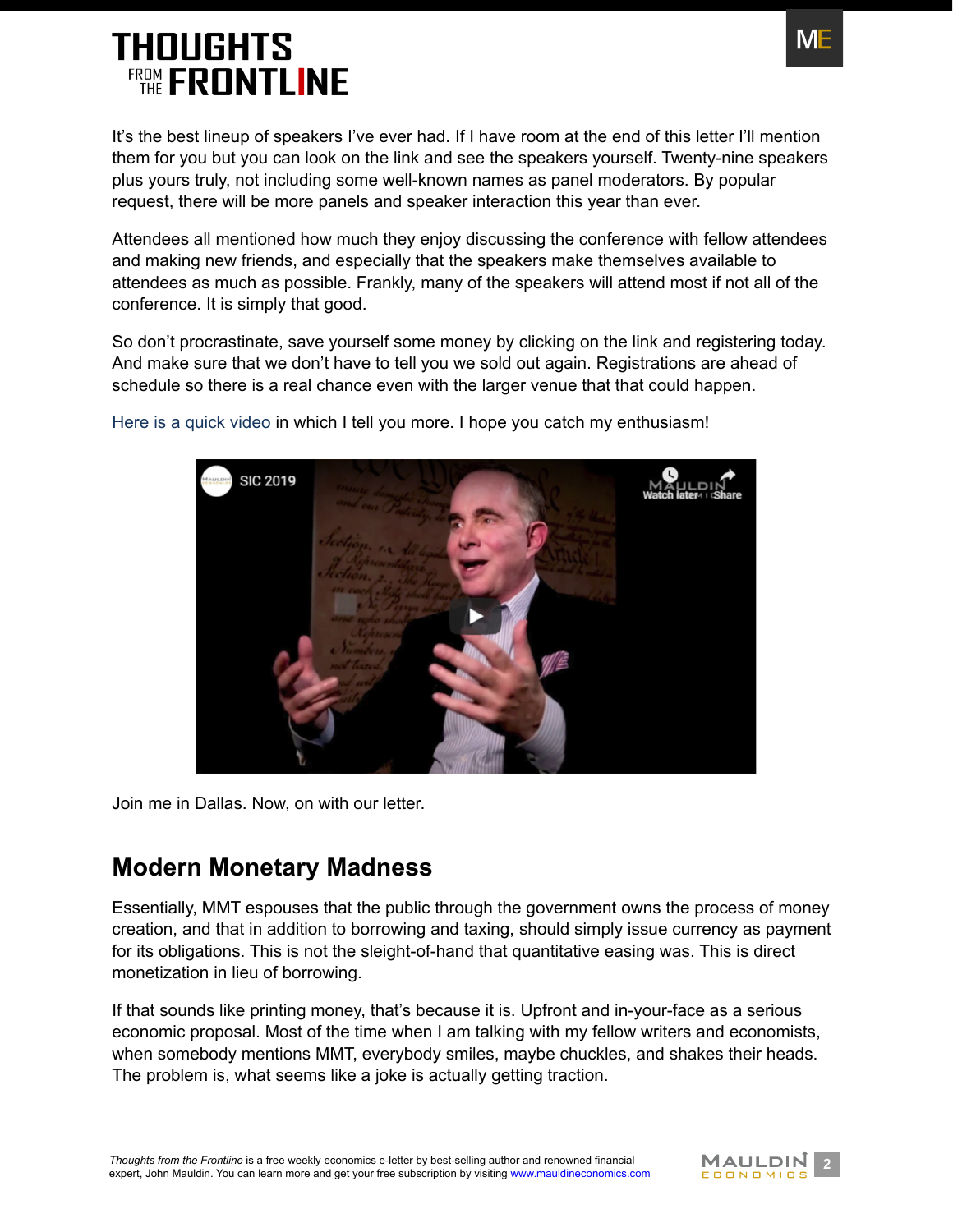

Let's get the official definition of MMT from Wikipedia. My comments inserted are in brackets.

In MMT, "vertical" money (money created by the government and spent in the private sector) *enters circulation through government spending. Taxation and its legal tender enable power to discharge debt and establish the fiat money as currency, giving it value by creating demand for it in the form of a private tax obligation that must be met.* [And thus higher taxes create more demand for the currency and help to maintain the value thereof.]

*In addition, fines, fees and licenses create demand for the currency. An ongoing tax obligation, in concert with private confidence and acceptance of the currency, maintains its value. Because the government can issue its own currency at will, MMT maintains that the level of taxation relative to government spending (the government's deficit spending or budget surplus) is in reality a policy tool that regulates inflation and unemployment, and not a means of funding the government's activities by itself.* [The more you want the government to spend, the higher the taxes have to be in order to keep from creating inflation, or so the theory goes.]

Proponents argue that unemployment is caused by lack of demand and lack of demand is caused by insufficient money entering the private sector, a problem the government can solve by creating money and spending it in the private sector. Voilà, demand is created and unemployment goes down. Inflation? That can be controlled by higher taxes. Hey, it's their theory. Don't ask me to explain it.

Economists advising major presidential and congressional candidates on the progressive and even "moderate" left are more and more openly talking about MMT and its practical applications.

#### <span id="page-2-0"></span>**Pet Economists**

I have said before that economists are the modern-day equivalent of shamans and priests. Rather than looking at sheep entrails, economists look at "data" and tell the politician (king, emperor, or chief…) what they want to hear. I have been in more than one meeting where a politician is clearly shopping for a rationale for something that they would like to propose and do. Any serious politician is going to have more than a few economic advisors attached in one form or another to their campaign.

Let me quickly state that I am not disparaging the role of economists when they act as political advisors. I have done that myself. It is actually one of the rationales for the discipline. Indeed, it would be strange if that were *not* the case.

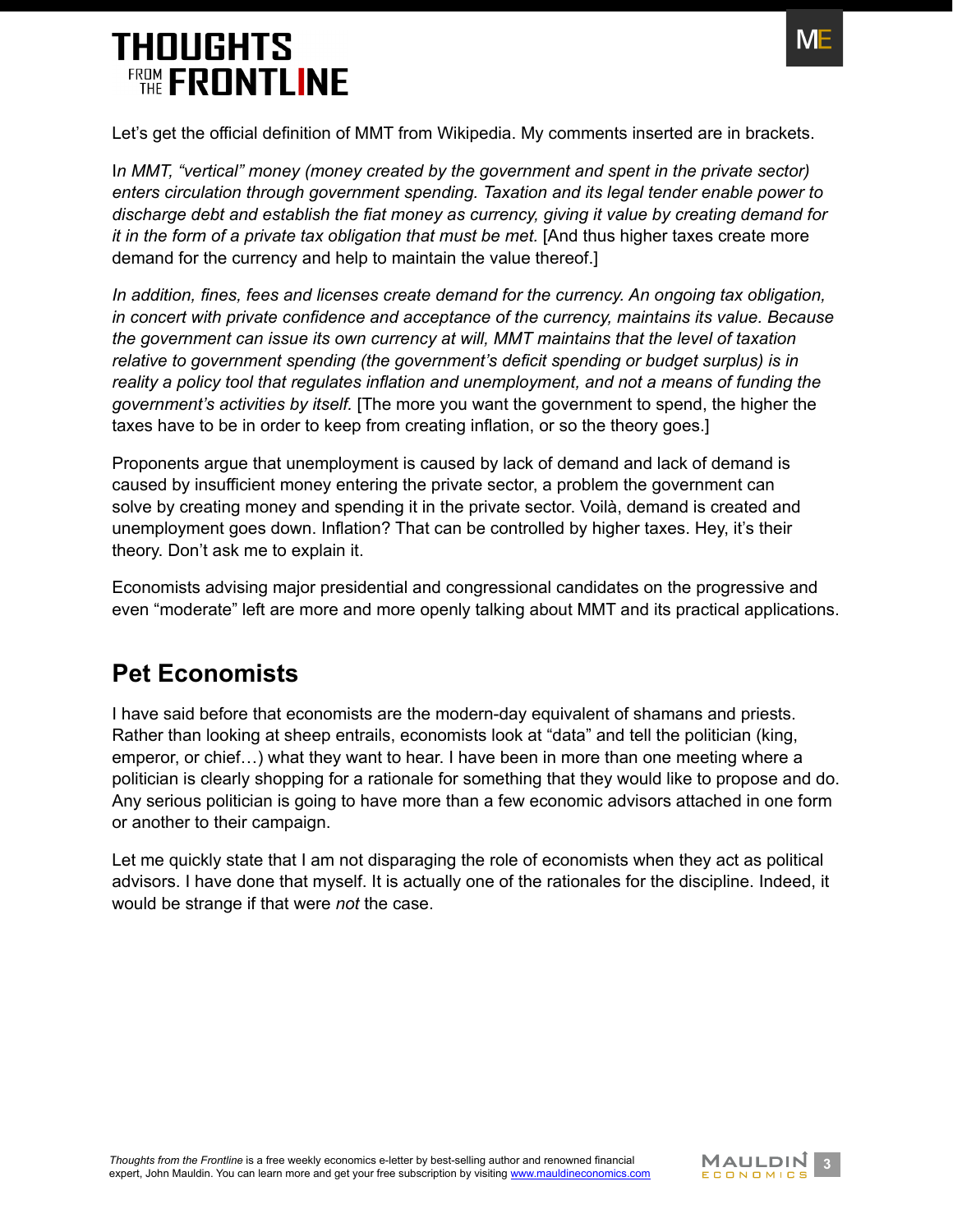

### <span id="page-3-0"></span>**Can This Really Be a Thing?**

90% of readers may wonder why we are even talking about this in a serious letter. The rest of you may tell me how I'm wrong and it really will work. Let me hasten to say that 10 years ago it was much less than 1%. And it is beginning to come from readers that I recognize to be fairly serious.

There are multiple and growing motivations and rationales for adopting MMT into your own philosophical base.

Why should this be on your radar? Let me give you just a few scenarios…

Politicians are increasingly talking about "free stuff." Free college, guaranteed basic income, more total healthcare paid for by the public, basic housing, and more. It is almost like there will be an auction to see who can promise the most free benefits, paid for by taxes on the rich. They will cite economic advisors who say it is completely doable and even necessary for the general welfare.

"The richest country in the history of rich countries can easily afford to spend more on its citizens ensuring basic income and wealth equality." More or less a direct quote from several interviews. Forget mere income taxes. The new political ante will be a wealth tax.

That means these ideas will be increasingly promoted in the public space. More politicians will argue for increased spending and/or at least different spending priorities. Guns and butter.

Over the next few years this will enter the national mindset. An increasingly large group of voters, especially younger voters, will feel a natural affinity with the idealism. Why shouldn't a rich nation help those who are less advantaged?

Then somewhere, while we are having this conversation, there will be a recession. Unemployment will rise and deficits increase until we are on our way to a \$30-trillion debt in just a few years. This will crowd out private investment, slowing whatever recovery there might be and making us vulnerable to a quick second recession, not unlike the recessions of 1980 and 1982.

But it will also produce the potential for a true "change" election. The frustration noted among Trump voters will still be there, but it will also be shared by many on the left who will see the promises as a way to change things. It is hard to argue in the middle of financial crisis and recession that we don't need change.

There won't be a President Warren Harding who essentially decided to do nothing in one of the deepest recessions/depressions in American history in the early 1920s. In that case, severe austerity allowed markets to clear but the recovery gave us the Roaring 1920s. Cause and effect? Numerous scholarly books have been written to suggest that.

But that will not be the case 100 years later as we face the 2020s. There will be an increasing drumbeat for "doing something." Change will be the mantra.

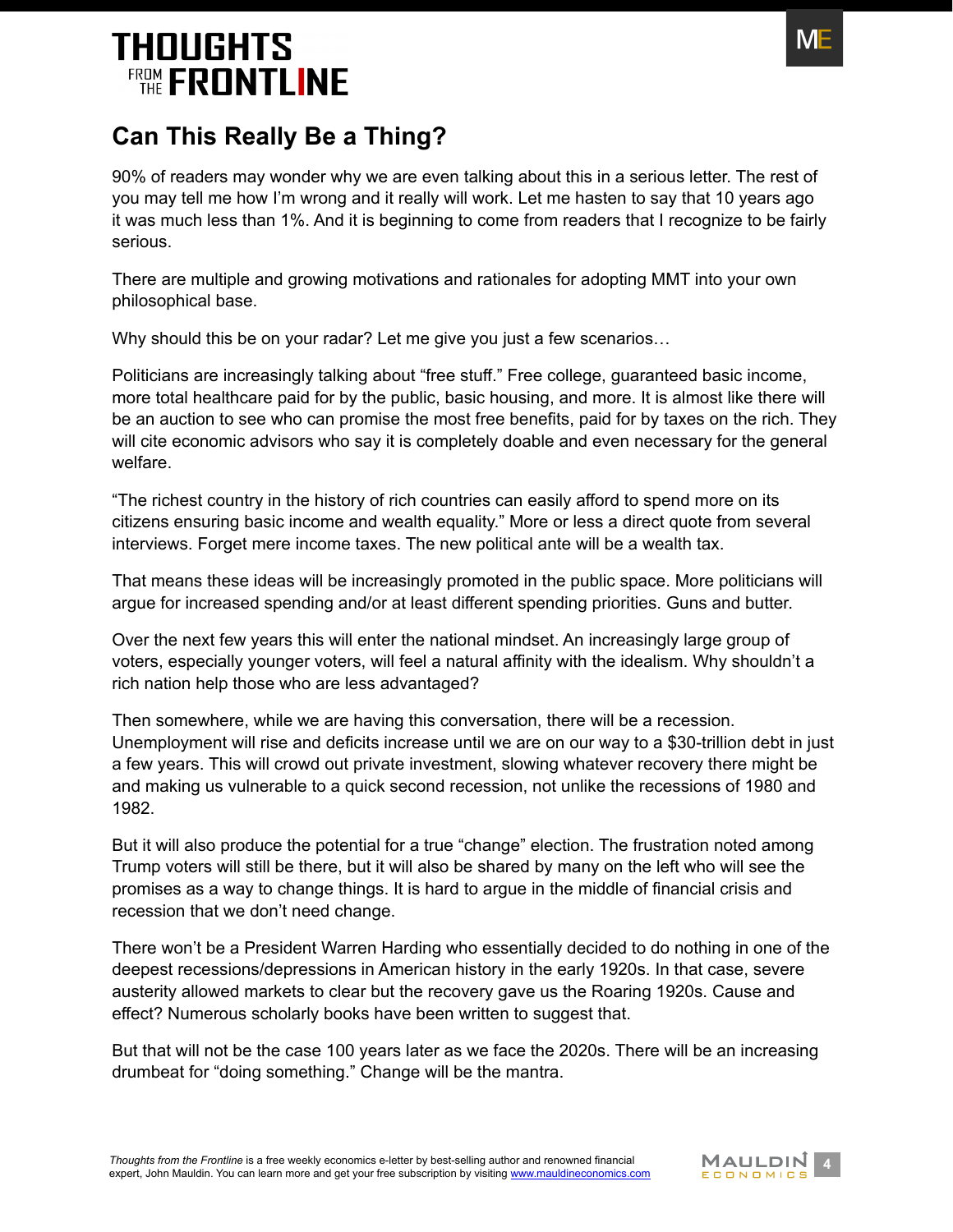

It is not far-fetched to imagine a White House and Congress beginning to work around the principles of MMT, if not adopt it outright with sharply higher taxes and spending.

Now here's where it gets a little bit murkier. The Federal Reserve, even if a new president could pack the board with members philosophically attuned to a new president's desire to increase public spending through monetary creation, does not have the legal authority to directly create money. That is a right reserved strictly for the federal government and specifically the US Treasury. The Treasury can issue all the debt into the private sector it wants. The Federal Reserve can then go into the private market and buy all the debt it wants, adding that debt to its balance sheet. This is called quantitative easing. It is technically not the same thing.

Congress has tried to create agencies which would use the Federal Reserve to directly create money. These agencies and methods have all been ruled overwhelmingly unconstitutional by the Supreme Court. For the Federal Reserve to create money as MMT advocates want, you would have to amend the Federal Reserve Act. Certainly a possibility, but not easy.

### <span id="page-4-0"></span>**Sound Bite Economics**

Proponents of MMT point to how successful Japan has been in implementing what essentially looks to be the same policy. They have moved 140% of their GDP under the balance sheet of the Bank of Japan—essentially buying every bond available in the private markets. Their balance sheet is growing because they are buying stocks and carrying Japan's entire annual deficit, which is large.

Why can't we do the same? Japan and the US are both modern countries and economies. Europe, though not to the extent of Japan, also engaged in a large amount of quantitative easing. If it didn't cause problems the last time, why not try it again on a larger scale? Especially if there is a crisis?

The explanation for Japan not having inflation or hyperinflation doesn't fit into a sound bite and MMT proponents can answer it with dismissive sound bites that will be readily consumed and believed by a public wanting change, coupled with automation increasingly taking jobs and depressing wages. It will be a firestorm of political backlash and calls for change.

### <span id="page-4-1"></span>**Do Deficits Matter?**

The only way to really tackle the increasing deficits is to:

1. Reduce Medicare and Medicaid benefits, means-test Social Security and at the same time raise the age of eligibility. But few politicians will run on a platform of cutting Medicare and Social Security, because no matter how they propose it, that will be what it means.

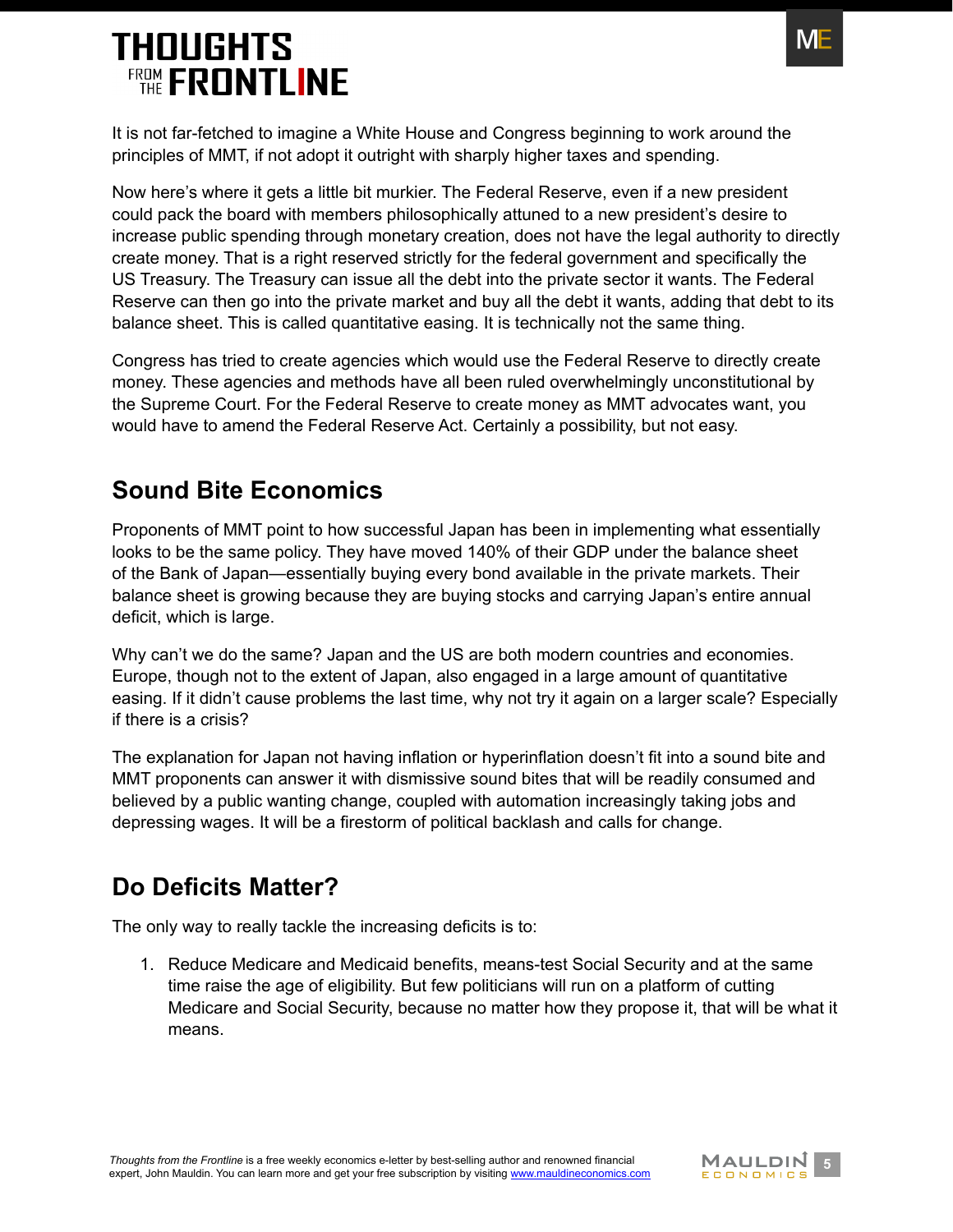

2. Raise Medicare and Social Security taxes, or simply increase taxes on everyone or at least "the rich." A lot. The definition of "the rich" would have to be lower than you might think. Most of my readers will be seen as the rich. Whether you *feel* rich is beside the point. That will still not balance the budget but there's a high probability that it will send us into yet another recession, bringing calls for more direct spending and some form of money creation as the answer. That's what MMT says we should do.

Any politician who proposes to limit entitlement spending to balance the budget will be accused of forcing austerity on those least able to afford it. That is not a winning platform. There will be no Clinton/Gingrich compromise. Austerity has no fun and simple sound bites. It requires a certain amount of pain, which is generally not politically popular.

Oh, a segment of the population will embrace such, but we must remember that elections are won on the margin. President Trump won by razor-thin margins in a few Midwest states. A change election in the middle of a recession or its aftermath could not only see those margins evaporate, but bring a wave of progressive and socialist politicians to join AOC and her friends.

Think 1932. The country was in true turmoil and there was a huge shift to the left. FDR didn't get every policy he wanted, but he got a lot of them. It was truly transformational and has impacted the US for the last 100 years.

What would this look like? How do we get there? We are going to have several sessions at the Strategic Investment Conference to specifically address these issues. Is all this going to happen next year? No, but something along the above line is my base case for the 1920s. That means you need to begin structuring your life and your portfolios to avoid being in a tunnel with an oncoming train.

These are not simple changes, like simple buy and sell instructions, but will require much deeper structural change in not just your portfolios but perhaps your lives. It is something you want to think very seriously about while you have the luxury of time and not wait to the last minute. Waiting too long may mean you won't be as prepared as you will wish.

Think about how you would deal with taxes 20 or 30% higher (or more!) than today's, and potentially more. How would that change your lifestyle? What can you do today to deal with whatever may come? It may mean adjusting your lifestyle, saving more and getting out of debt, which takes time. For most families these are not quick decisions. But I think they will become necessary ones, especially if the first wave of a change election happens in 2020. Bluntly, Shane and I have already begun our own changes.

If somehow there is eventually a change back to austerity? Or a crisis forces it? That will mean even more change you need to be prepared for. And unfortunately, it's not clear what will happen. We will have to get much closer to the actual events and elections to get a feel for the way actual events may develop.

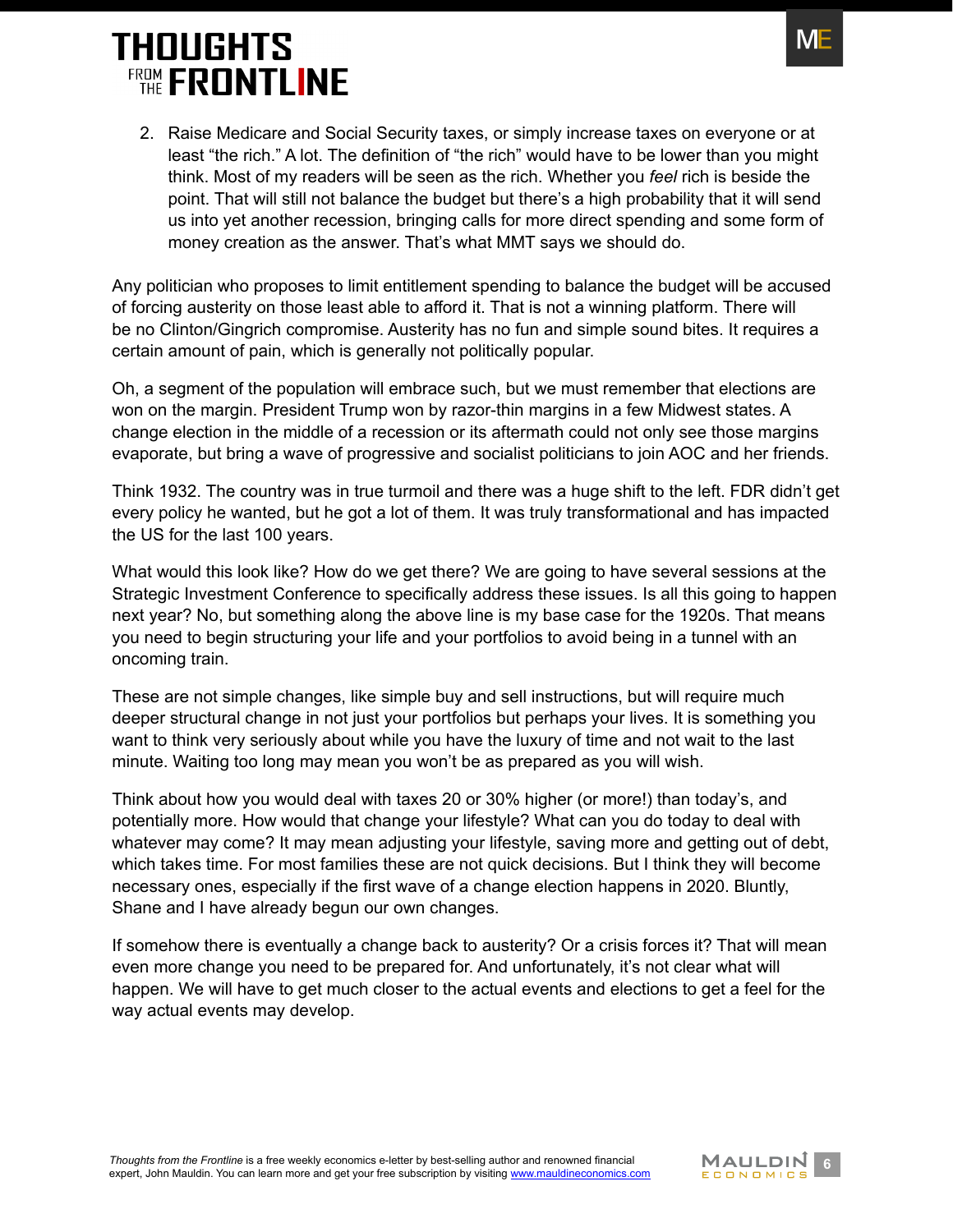

### <span id="page-6-0"></span>**Strategic Investment and Life Planning**

This year's SIC has perhaps the widest range of topics and speakers I have ever assembled. Every speaker is designed to help you plan for 2020 and beyond. What should you do today? What should you do to begin to get ready for change? What might those changes look like? Where are we currently in the investment cycle? Bull or bear market? I have numerous cycle and market experts presenting.

There will be several panels focused specifically on government debt and deficits and more than a few sessions on China and Europe. The speakers on China and the panels will be eyeopening. The China panel will be explosive. There are experts you may not be familiar with who have much different viewpoints. It is a bit of a personal coup to get them all on the same stage.

While they will be making separate presentations, I'm going to have Bill White and Lacy Hunt on the same panel talking about central banking and debt. Bill White, for those not aware, was the chief economist for the Bank of International Settlements and my favorite central banker. Housing and interest rates are critical to the US economy and I have invited John Burns and Barry Habib, my go-to guys when it comes to housing and mortgages, to open up that world to us. Who better than Jeffrey Sherman from DoubleLine to talk about interest rates? (I am technically not allowed to say he might be a better speaker than his boss Jeff Gundlach.) Mark Yusko, Grant Williams, Louis Gave? Of course George Friedman will be there. David Rosenberg will once again be my lead-off hitter and will be one of the speakers staying and mingling for the entire conference. And of course, you have to deal with energy in a serious way you're in Texas.

A final closing morning with Howard Marks, Carmen Reinhart and Bill White talking about central banks, government debt and how we deal with it? I am really looking forward to the final panel. Seriously, can it get any better?

We're going to do a special session with Pat Caddell and Neil Howe talking about the elections of 2020 and the political climate of the 2020s. Caddell was predicting a populist like Trump to win years before 2016. Neil was talking about the generational angst that is developing. These are the two guys who got it right and have been getting it right for a long time. I want to know what they're thinking now and so do you. And they will also be there for the entire conference so you can access them in a break or even sit with them at one of the many dinners and lunches.

I am more excited about this conference than any other for the last 16 years. You are simply not going to want to miss this. [Register today and save \\$1,000](http://www.mauldineconomics.com/go/v3bbjk/MEC). Don't procrastinate. Join me for three power-packed days and frankly, a lot of fun. I look forward to meeting you personally.

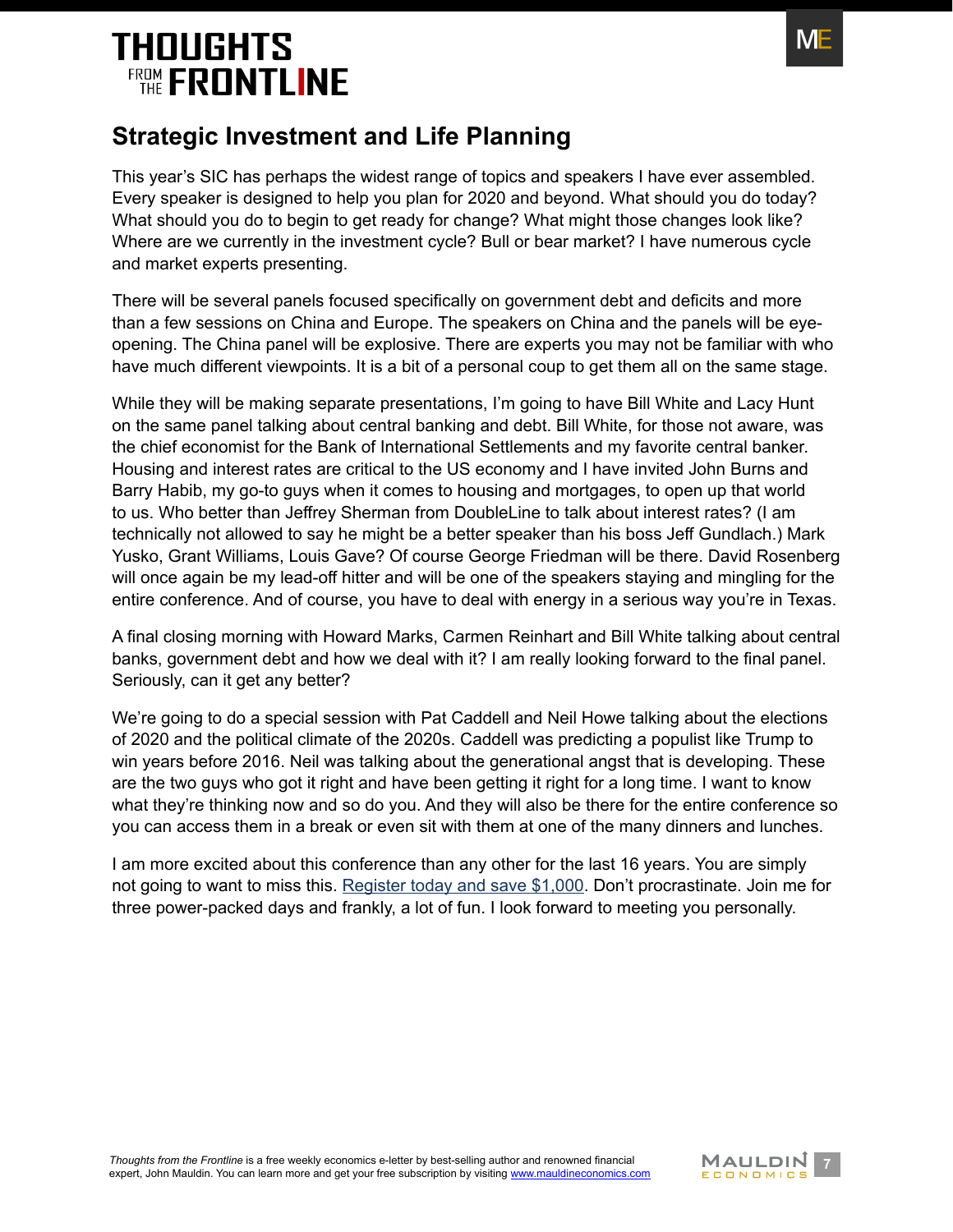

#### <span id="page-7-0"></span>**Dallas, Houston, Cleveland a lot, New York, back to Puerto Rico, Austin and Dallas**

Shane and I will be traveling to Dallas at the end of this week to begin to get ready to move the rest of our furnishings to Puerto Rico or to a new, smaller apartment that will be our Dallas base. Right now, it appears my Dallas high-rise home will sell within a few weeks. After an Ashford, Inc, board meeting in Athens, Texas I make a quick dash to Houston to meet with my SMH friends and then a meeting with an economics council at Rice University, my alma mater. Then it's back to Dallas for a few days and then on to Puerto Rico.

Starting in the middle of March, I will be staying in the Cleveland area where I will have two separate cataract surgeries over a few weeks, maybe get a quick visit to New York, eventually back to Puerto Rico and then in early April I have dinners with clients and potential clients in Austin and Dallas. And then thankfully the rest of April looks mostly free of travel.

When I write to you about the potential for needs for lifestyle changes. I am also talking to myself. And taking action. If there is any interest, maybe I will do a private session on what changes I am making at the SIC. But everyone's life and reality is different. I am still thinking through and making those changes,

It's time to hit the send button. This has been an interesting letter to write. More speculation than economic rationale, but I can guarantee you this is something I worry about. And I think you should consider what it might mean for you. Have a great week!

Your making his own changes analyst,

Fif Maddi

John Mauldin [subscribers@mauldineconomics.com](mailto:subscribers%40mauldineconomics.com?subject=)